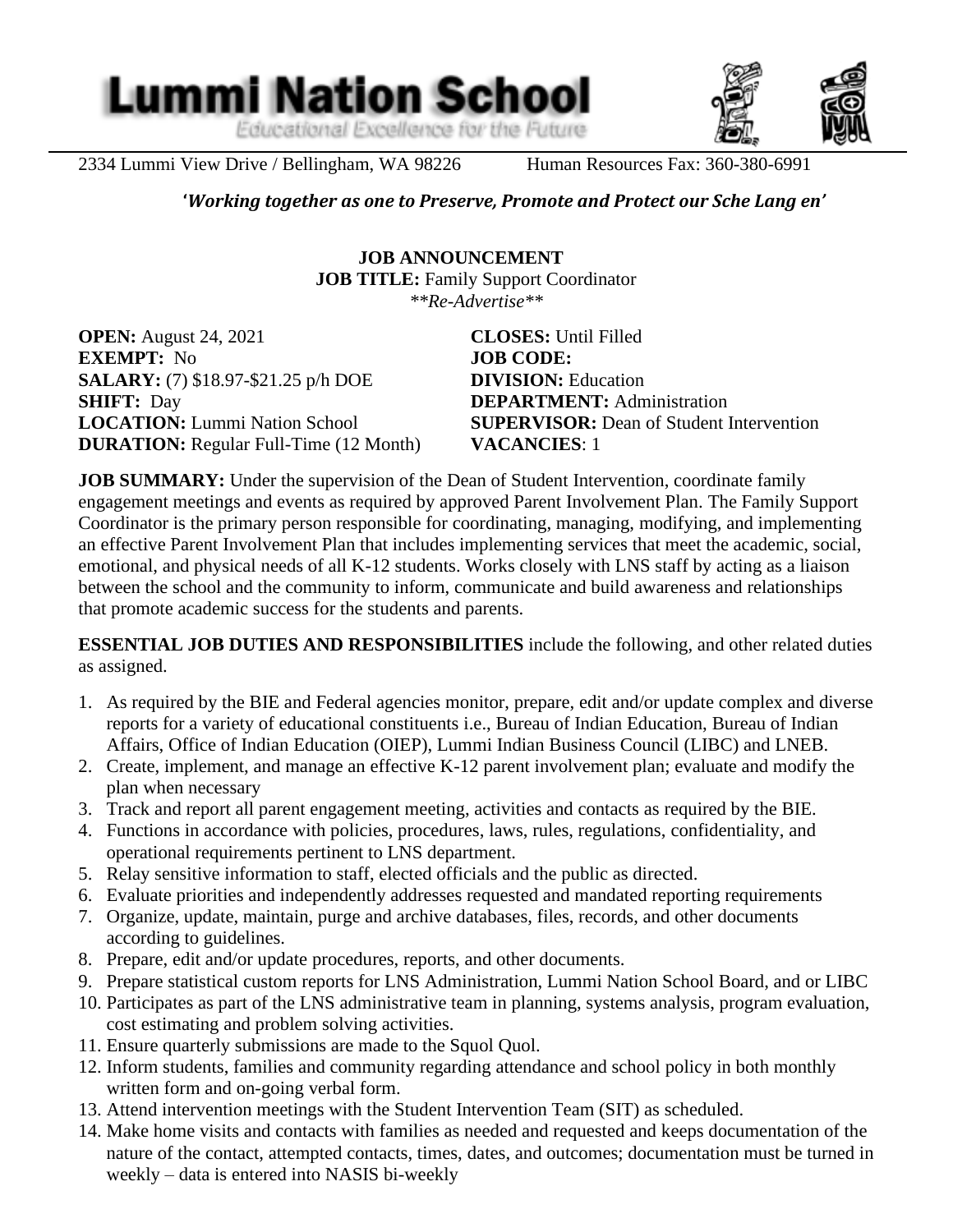- 15. Assist school support team and SIT Team in providing school and community support services/social services to families and student as needed
- 16. Advise Lummi Nation School students, families, and staff of local resources to promote physical, social, and mental health/well-being
- 17. Coordinate with Family Services, CARE, Lummi Health, LSOC, YESS and other community partners to develop, promote and assure students and families utilize Lummi Nation's Social Service programs to their fullest.
- 18. Promote and increase parent involvement in student learning and achievement both at home and school.
- 19. Assist and be available to transport students to counseling appointments, court, doctor appointment and home when sick or suspended when requested by administration and/or the Student Support **Director**
- 20. Attend meetings on behalf of the Lummi Nation School to assure accurate and timely information is communicated between LIBC partners and the school as directed.
- 21. Coordinate, communicate and facilitate parent advisory committee (PAC) meetings and workshops
- 22. Act as the recording secretary for all PAC meetings by keeping accurate and clear minutes for the PAC meetings and follow through on action items in a timely manner
- 23. Coordinate, communicate and facilitate School activities such as Family Fun Nights and Parent Advisory Committee Meetings
- 24. Coordinate with administration and the PAC Chair to form PAC agenda's and notify parents by mail and phone call of PAC meeting dates.
- 25. Participate in the Professional Learning Communities, School Improvement Process, staff meetings, and professional development meetings.
- 26. Coordinate with the Administrative team to coordinate, facilitate and arrange community events
- 27. Bring homework to students that are either sick at home, in juvenile detention, treatment center, or during winter culture months as needed.
- 28. Work with the Special Education Parent Liaison by making home visits for Special Education students to get IEP signatures from Parent/Guardians when requested.
- 29. Be knowledgeable of LIBC, BIA and Washington State Department of Education and Tribal policies, procedures, and regulatory practices as they related to family engagement.
- 30. Carry out other duties assigned by the Dean of Student Intervention or designee.

# **MINIMUM QUALIFICATIONS:**

- High School Diploma or GED
- Associates Arts & Science degree, Direct Transfer Degree; *preferred*
- 3 years experience coordinating and planning large events that maximize participation
- 2 years experience compiling, analyzing, and reporting data to be used for reporting and budget purposes
- 3 years of full-time experience working within the Lummi Community with high-risk youth and families
- 2 years working knowledge and experience with computer operation and a variety of office and system software including student database, word processing, spreadsheet, presentation, and various applications pertinent to the educational system function.
- 1 year experience with accounting procedures and efficient office functions; *preferred*
- 2 years previous work experience in an administration support position
- 2 year experience working in an educational setting, *preferred*
- Lummi/Native American/Veteran preference policy applies.

# **KNOWLEDGE, ABILITIES AND SKILLS:**

• Ability to compile records and data of social services requested and/or completed by students and/or family unit